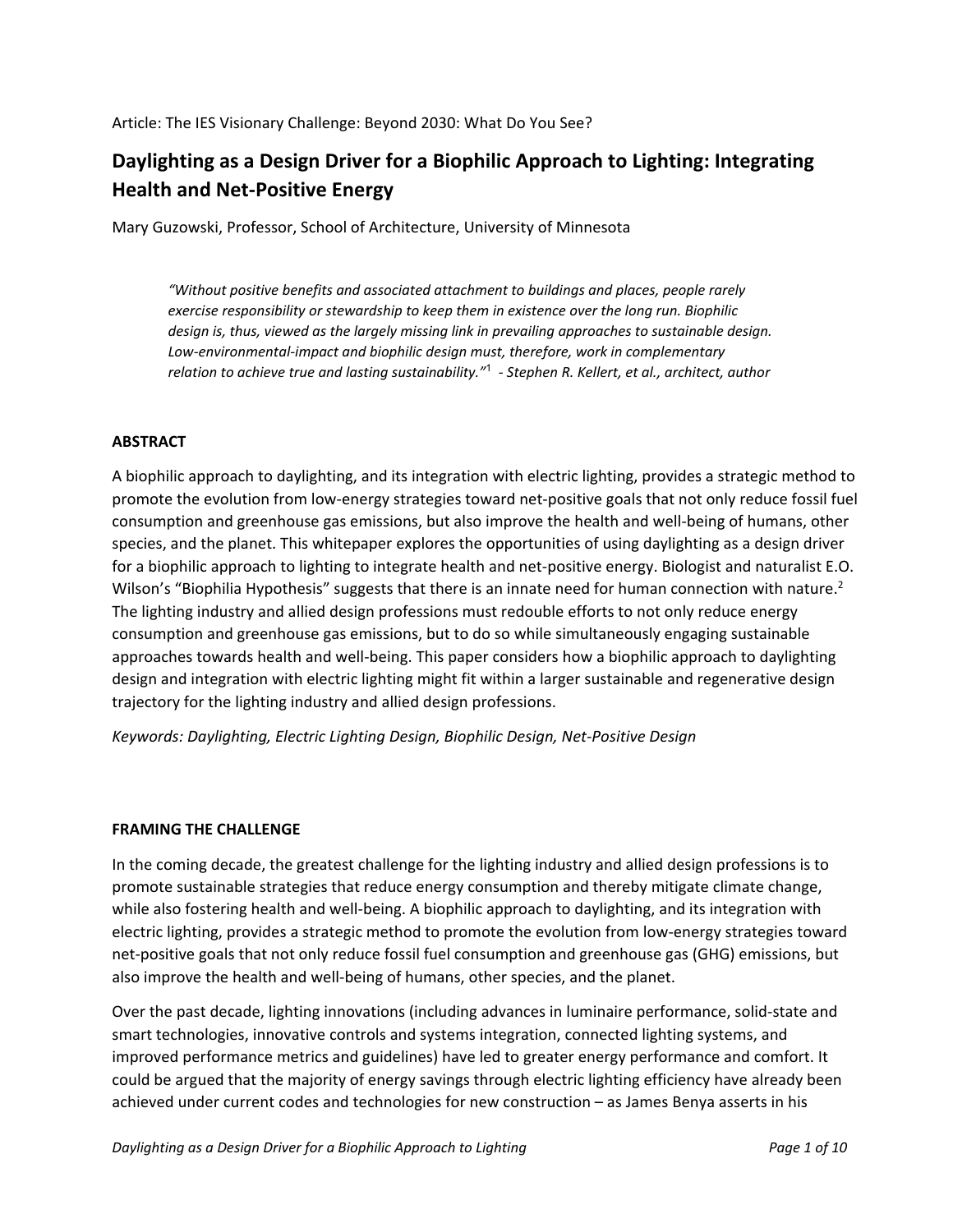article "The Law of Diminishing Returns Catches Up to Our Energy Codes. So What's Next?" 3 Benya proposes that the focus on energy codes should be directed at reducing energy use in existing buildings: "It's time to say for new construction the job is done, and work together to make just as big a difference in *the existing building stock as quickly as possible."*<sup>4</sup> However, as the *2017 United Nations Environment Global Status Report* estimates, the global building stock is expected to double by 2060 (Figure 1), and therefore it is critical to design for a future with the maximum amount of embodied energy and carbon savings designed into buildings through daylighting and passive architectural design. And as will be discussed below, from a purely economic perspective, the benefits of increased productivity that can be achieved through a biophilic approach to daylighting far exceed the cost savings of maximized energy efficiency.<sup>5</sup>

In addition to the energy savings achieved through daylighting and electric lighting advances, there are also important considerations for human health and well‐being. Research regarding human responses to light has fostered innovations, such as development of circadian lighting criteria, tunable lamps and systems, expanded color metrics, and improved glare standards. While the lighting industry has focused on electric lighting, parallel innovations in daylighting design are found in advanced glazing technologies, integrated systems and wireless controls, renewable energy integration, circadian daylighting, and evolving daylight performance standards and metrics (Lighting Measurement 83, Spatial Daylight Autonomy, Annual Sunlight Exposure, among others). The benefits of daylighting have focused on energy savings; however significant health benefits of natural light are well documented.<sup>6</sup> These and other lighting developments are reflected in evolving sustainable guidelines such as the *Living Building Challenge*, *Leadership in Energy and Environmental Design (LEED)*, and the *WELL Building Standard*. *7*

Yet despite the many lighting advances of the past decade, the correlation of energy and climate with health and well‐being is still nascent. The lighting industry and allied design professions must redouble efforts to not only reduce energy consumption and greenhouse gas emissions, but to do so while simultaneously engaging sustainable approaches towards health and well‐being. It is time to take a fresh look at the essential and expanded role of daylighting in the lighting industry and design professions.



Figure 1: Annual Global Carbon Dioxide Emissions in the Building Sector and Projected Global Floor Area Growth (Credit: *Architecture 2030, 2017 UN Environment Global Status Report, International Energy Outlook).*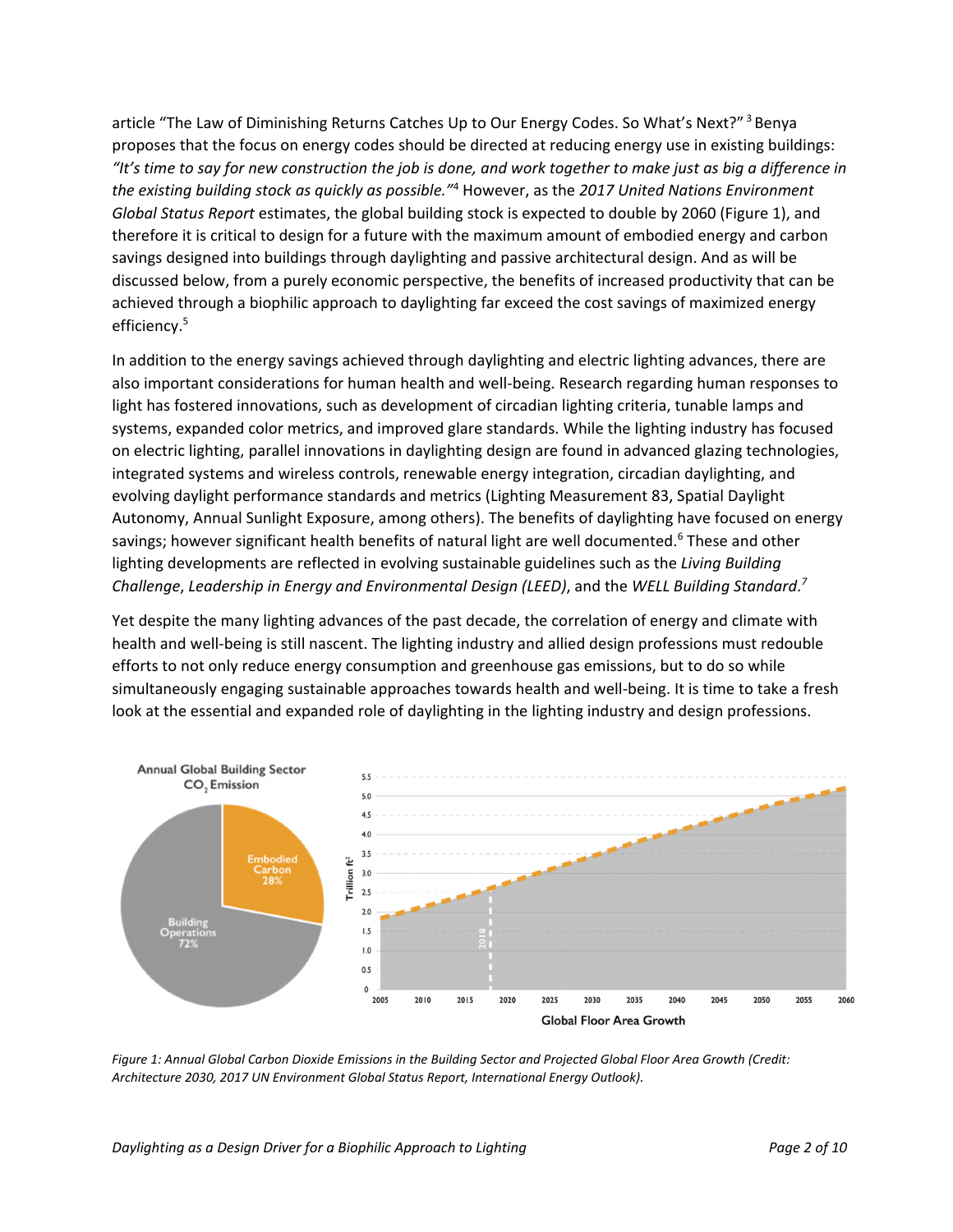## **Concept of Biophilic Design**

The concept of biophilia or "love of life" was introduced by psychologist Eric Fromm in his 1973 book *The* Anatomy of Human Destructiveness: "Biophilia is the passionate love of life and of all that is alive; it is the *wish to further growth, whether in a person, a plant, an idea, or a social group."*<sup>8</sup> Biologist and naturalist E.O. Wilson popularized the term in 1984 in his seminal text *Biophilia: The Human Bond with Other Species*. 9 Wilson's "Biophilia Hypothesis" suggests that there is an "innate emotional affiliation of human beings to other living organisms."<sup>10</sup> Over the past several decades, a body of scientific research has demonstrated the physiological and psychological benefits of contact with nature through such elemental factors as views, daylight, materials, gardens, and nature imagery.<sup>11</sup>

In 2008, Stephen Kellert, Judith Heerwagen, and Martin Mador establish a foundational theory, science, and proposed architectural practice of biophilic design.<sup>12</sup> In doing so, they suggested that biophilia is a missing component of sustainability: *"Without positive benefits and associated attachment to buildings and places, people rarely exercise responsibility or stewardship to keep them in existence over the long run. Biophilic design is, thus, viewed as the largely missing link in prevailing approaches to sustainable design. Low‐ environmental‐impact and biophilic design must, therefore, work in complementary relation to achieve true and lasting sustainability."*<sup>13</sup>

In 2014, the consulting firm Terrapin Bright Green published a resource entitled "Terrapin's 14 Patterns of Biophilic Design" by William Browning, Catherine Ryan, and Joseph Clancy.<sup>14</sup> Building on the earlier work of Kellert et al., Terrapin's patterns provide concise and designer-friendly conceptual frameworks, tangible goals, metrics, and strategies to implement biophilic design. The Terrapin patterns will be used in this paper to introduce biophilic daylighting strategies that work toward net‐positive goals by reducing energy and GHG emissions, while promoting health benefits such as circadian entrainment, access to views, and physical connections to nature and natural forces.

# **Benefits of Biophilic Design**

A growing body of research demonstrates the mental benefits of biophilic design, including improved cognitive functioning, mental agility, memory, and learning; the psychological benefits for concentration, lower tension, and reduced anxiety; and the physiological responses of muscle relaxation, lowered diastolic blood pressure, and reduced stress hormones, among others.15 Biophilic design also provides economic benefits, as shown in Terrapin Bright Green's report *The Economics of Biophilia*: *"Biophilic design has often* been regarded as a luxury for property owners who want the best possible workplace for their employees, or *who want to showcase their efforts to be more environmentally responsible. In reality, improving community well‐being through biophilia can impact productivity costs and the bottom line…. Today productivity costs are 112 times greater than energy costs in the workplace…incorporating nature into the built environment is not just a luxury, but a sound economic investment in health and productivity."*<sup>16</sup>

Daylighting design health benefits and economic savings include enhanced productivity, improved satisfaction, and decreased absenteeism: *"Integrating quality daylighting schemes into an office space can* save over \$2,000 per employee per year in office costs, whereas over \$93 million could be saved annually in healthcare costs as a result of providing patients with views to nature.... Whether it is hospitals that allow *patients to heal more quickly, offices that boost productivity, schools that improve test scores, or retail outlets with higher sales."*<sup>17</sup> In *Human Spaces: The Global Impact of Biophilic Design in the Workplace* by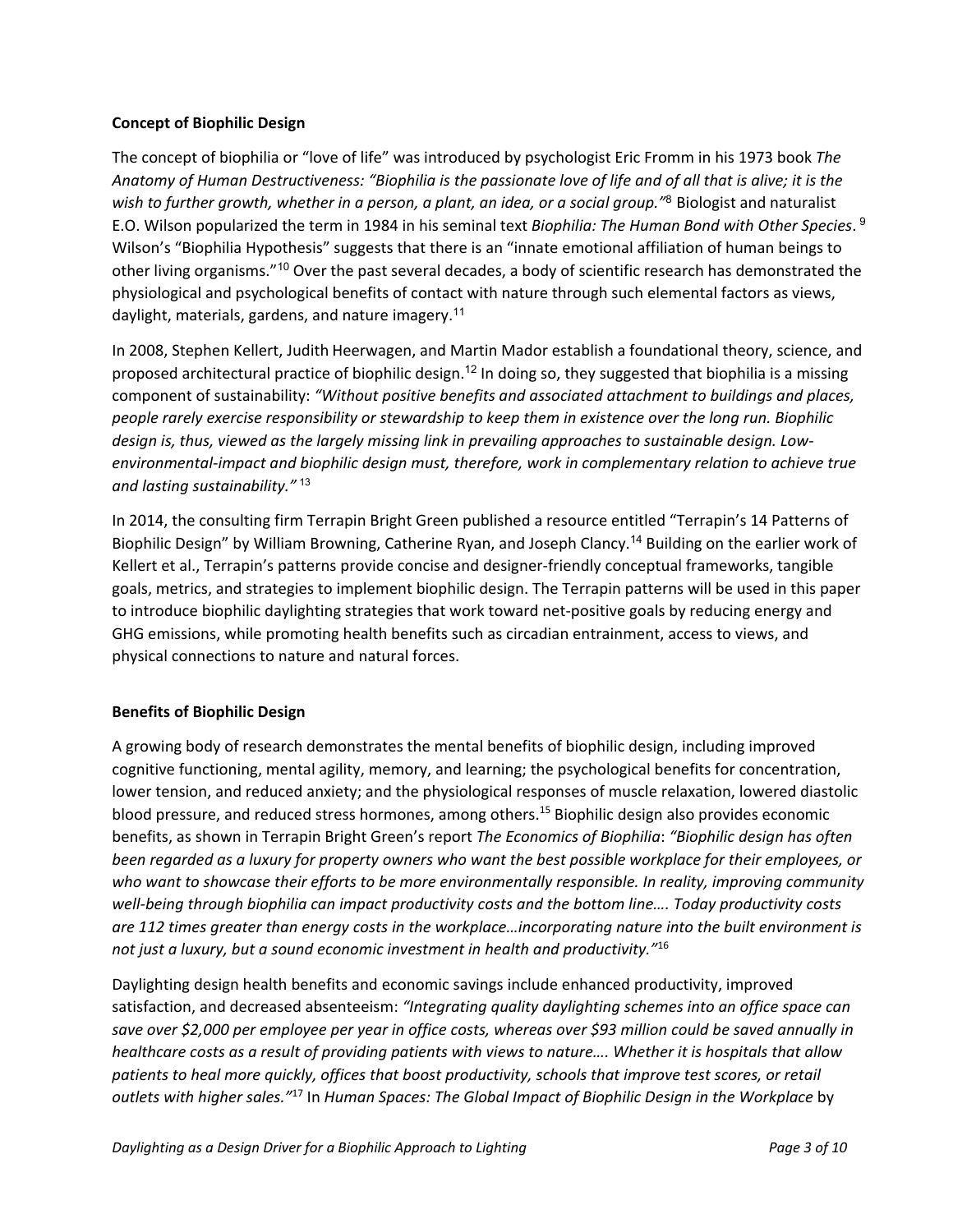architect Bill Browning and Professor Sir Cary Cooper, et al., a study of 1600 employees in 16 countries around the world further confirm the essential role of daylighting to realize the benefits of biophilic design.<sup>18</sup> The quality of daylighting and its connection to biophilic strategies for views, visual relief, and access to natural forces was a "crucial determinant" of well-being, productivity, and creativity.<sup>19</sup>

At the same time, a growing body of research on circadian lighting has further defined the visual and nonvisual circadian health benefits of daylight, with advances in electric lighting strategies supporting these benefits. The Lighting Research Center at Rensselaer Polytechnic Institute emphasizes the health benefits of exposure to natural light and the subsequent health risks of disruptions to human circadian rhythms: *"Circadian rhythms are biological rhythms that repeat approximately every 24 hours. Exposure to the natural sunrise and sunset synchronizes our circadian rhythms to exactly 24 hours. Circadian disruption…have been associated with increased risks for breast cancer, diabetes, obesity, heart disease, sleep disorders, and other ailments…. LRC researchers coined the term 'circadian light' as spectrally weighted retinal irradiance that* stimulates the human circadian system. The definition of circadian light is based upon the potential for light *to suppress melatonin synthesis at night."* <sup>20</sup>

The electric lighting industry has applied this growing body of circadian research and science to many facets of lighting design and technologies, particularly tunable lighting to simulate the changing color and luminous intensity of daylight with electric light sources." For example, a recent study by the U.S. Department of Energy found positive benefits of tunable LED lighting for nursing care residents with dementia to improve sleep and reduce agitated behaviors: *"Research suggests that lighting color and pattern of intensity that mimic natural daylight over the course of the day can improve circadian rhythm entrainment and health outcomes…. Results suggest that tuned lighting had a positive effect on residents' sleep."*<sup>21</sup>

# **Circadian Daylighting**

While circadian lighting - a relatively new and evolving area of research - has been focused primarily on electric lighting, daylighting is also important for circadian well‐being. In the article "Circadian Daylight in Practice" by Emilie Hagen and Henry Richardson from the environmental design firm Atelier Ten, they discuss a series of studies that successfully combined daylighting assessment tools (Radiance through DIVA for Rhino, Grasshopper, and Honeybee) to conduct daylight circadian simulations using the WELL Building Standards. As environmental consultants, they encourage designers to consider daylighting as the first approach to circadian lighting: *"Though designers are beginning to look to electric lighting to provide improved circadian function, the first step in designing to support circadian system function should be to ensure access to daylight through massing and façade optimization…. If daylight is not available or sufficient,* electric lighting can be used to provide circadian stimulus, but requires additional energy and has a greater *first cost."*<sup>22</sup> Hagen and Richardson also conclude that health criteria are not independent of other daylight and energy metrics: *"The proposed circadian daylight analysis methods easily integrate into the design process to assess circadian daylight potential, but do not holistically address the full range of daylighting* concerns in a project. Circadian daylight simulation should be used early in the design process, but must be *coupled with traditional daylight analysis to evaluate illuminance levels and glare potential throughout the year. Because the proposed simulation methods look at such a narrow issue, the impact of design decisions based on circadian daylight need to be assessed in relation to potential for increased energy consumption from conditioning energy, visual glare potential, and useable daylight."*<sup>23</sup> In *Biophilia and Healing Environments*, Catherine O. Ryan, biophilic design expert at Terrapin, raises a parallel question regarding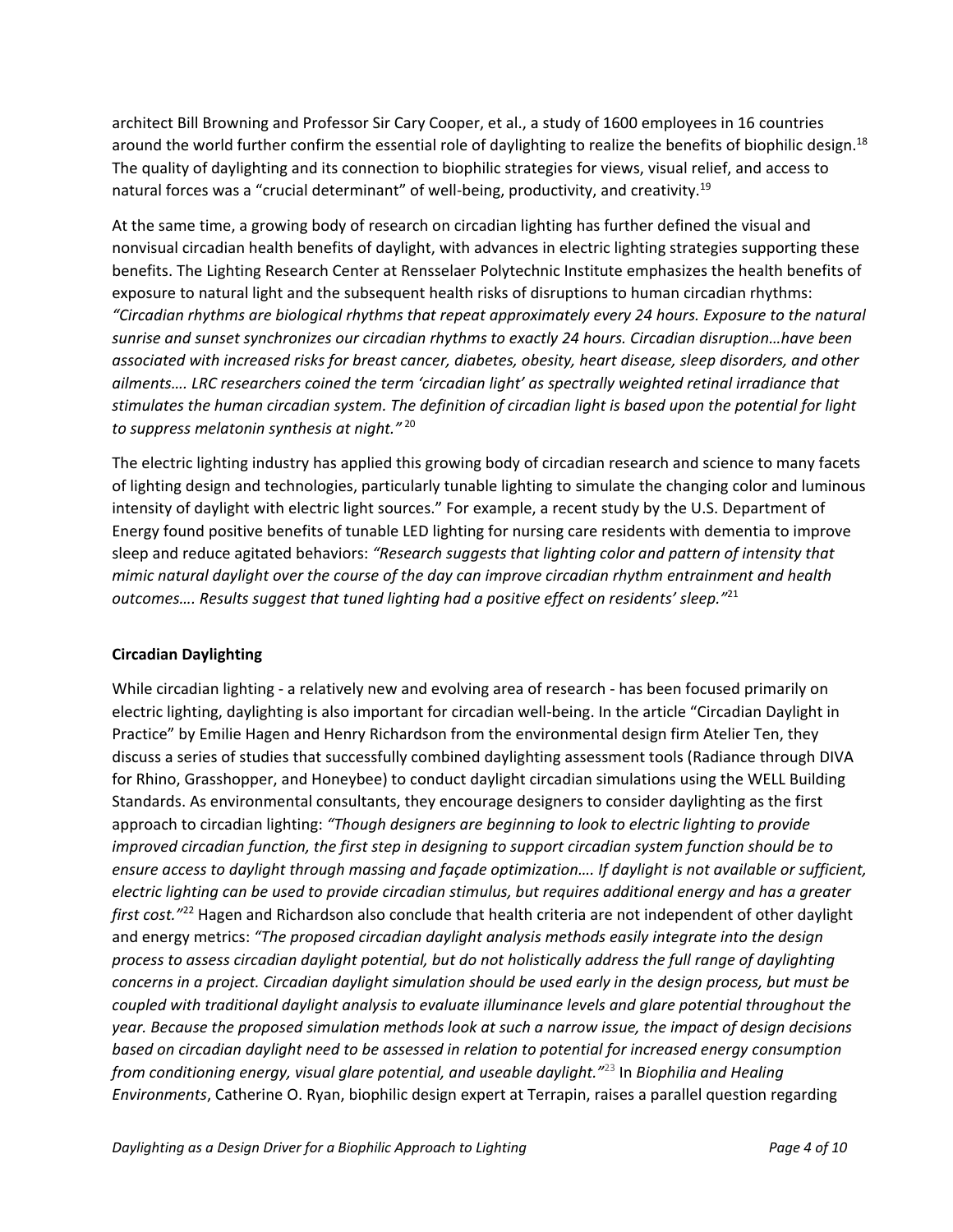biophilic design metrics and what can and cannot be quantified and measured: *"So often industry insists upon the perfect quantitative metrics against which to measure design effectiveness, but perhaps we should* instead be using rules, and the like, as contextually qualitative metrics. It is the quality of the space, as we *have learned, and less so its size or quantity, to which we are viscerally responsive."*<sup>24</sup>

## **Daylighting to Integrate Health, Energy, and Climate**

In considering energy as just one dimension of sustainability, the shift from low-energy to zero-energy, and now to net‐positive energy, has also raised the aspirational bar for the lighting industries and allied design professions to consider not only economic and human benefits, but also broader ecological impacts. For example, in the 1990s, the concept of a "living building" emerged as a counterpoint to incremental improvements found in many green and sustainable rating systems. In 2006, the *Living Building Challenge (LBC) 1.0* standard introduced the aspirations for "net‐zero" energy, water, and waste as well as focusing attention on issues such as beauty and equity.<sup>25</sup> In 2009, "biophilia" was first cited in the *LBC 2.0* standard. In 2014, the International Living Futures Institute (ILFI) introduced *LBC 3.0*, which included a shift from "net‐zero" to "net‐positive" energy, water, and waste. Building on Kellert's biophilic strategies, the ILFI recently published the *Biophilic Design Guidebook* and Amanda Sturgeon's *Creating Biophilic Buildings*. <sup>26</sup>, <sup>27</sup> The current *LBC 4.0* could be further developed and integrated to reveal the inter‐ relationships and trade‐offs between these design issues and broader ecological impacts.

An emerging area of research on the integration of biophilic design, health, and climate metrics is discussed in the publication "Biophilic Design and Climate Change," by Julia Africa, et al. which suggests that biophilia can serve as an "interstitial tissue" that connects varied ecological scales and issues: *"The best applications of biophilic design may be distinguished from other projects by their ability to synergistically integrate the building, site, and occupants through the creation of comprehensive 'habitat.' Habitat, in this context, encompasses the materials, structure and program of the building...a recognition that these features communicate habitability and community to human occupants through eons of evolutionary priming, and that this appeal is both desirable, comfortable, and health promoting."*<sup>28</sup>

Another recent article "The Slope of Circadian Enlightenment" by Colleen Hufford and Kelly Seeger also suggests that it is time to shift from the lighting industry focus on energy efficiency towards health and well‐being.29 They support an aggregated approach to energy performance standards for lighting: *"The lighting industry has achieved very highly efficient, consistently well‐performing, safe lighting products at* all market levels and in all segments, so the time has arrived to now focus on regulating the actual *energy outcomes for buildings and considering the contribution of building systems in aggregate. We should move away from installed power and adopt whole‐building energy use intensity (EUI) strategies that regulate all building energy from occupant amenity loads (e.g., lighting, HVAC) to process loads (e.g., office equipment, industrial machinery) to miscellaneous electric loads and plug loads."30*

Despite the complexity and challenges of integrating health, energy, climate strategies, standards, and metrics, it is only through such an integrated approach that these parallel advances and innovations in the lighting industry and allied design professions will foster ever-higher sustainable and regenerative design performance. Simultaneously considering health and climate‐change metrics will expand a human‐centered approach to lighting to also include ecocentric insights into lighting impacts on other species and the planet.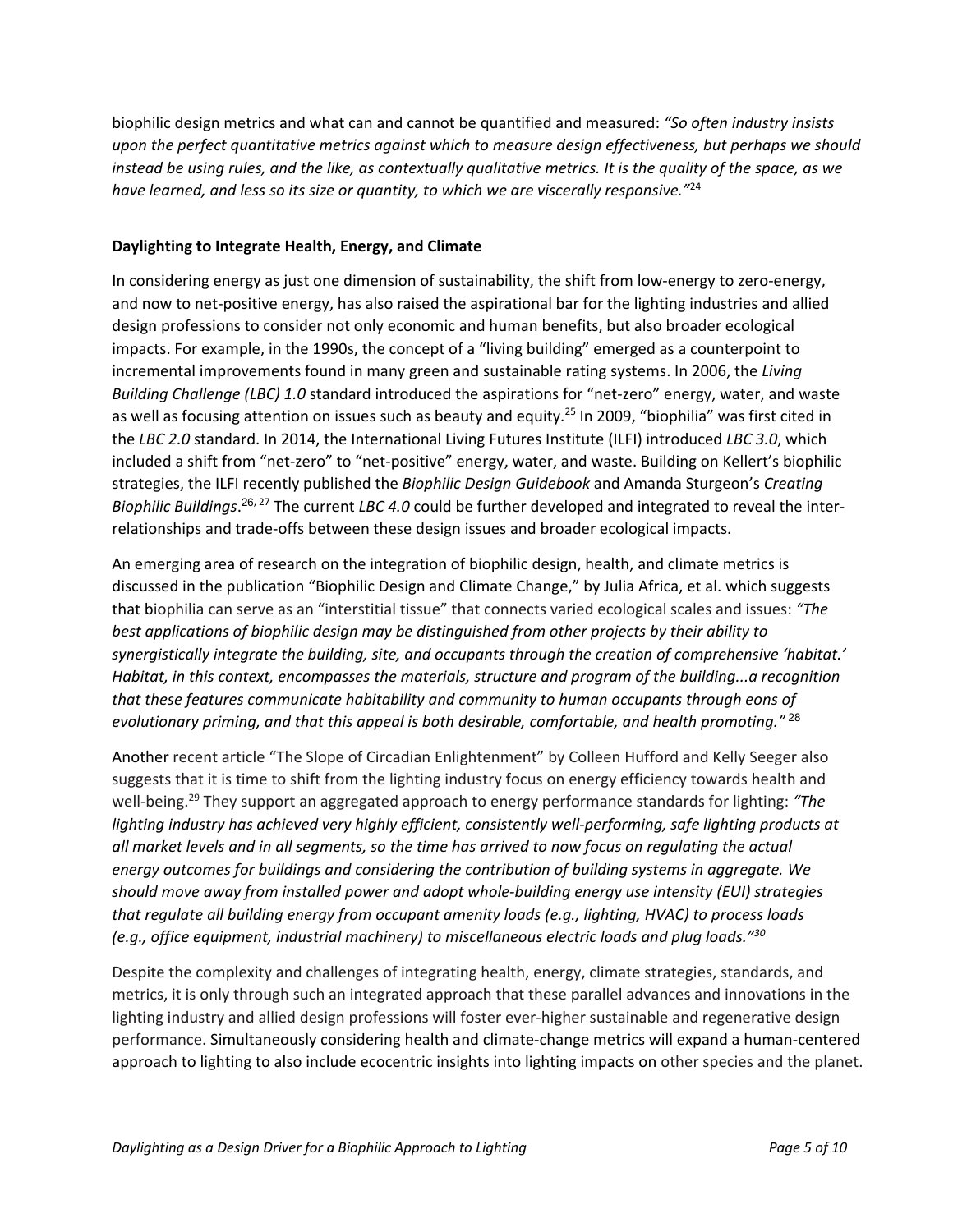## **DAYLIGHT AS A BIOPHILIC DESIGN DRIVER**

#### **Positioning Daylighting and Biophilia within the Regenerative Design Trajectory**

The definition of sustainable development in the 1987 Brundtland Commission report *Our Common Future* ("*sustainable development meetsthe needs of the present without compromising the ability of future generationsto meet their own need"*) has evolved from "sustainability" towards "regenerative design", as discussed in essays by John Tillman Lyle; Ray Cole et al.; Pamela Mang and Bill Reed, Julia Africa et al.<sup>31, 32, 33, 34</sup> This evolution is well illustrated in Reed's "regenerative design trajectory" (Figure 2).<sup>35</sup>

This diagram reveals a spectrum of "degenerating" to "regenerating" design practices, and positions "biophilia" as nesting within a larger cluster of design strategies such as biomimetic and restorative strategies to "affiliate, mimic, and restore" nature. 36



*Figure 2: Regenerative Design Trajectory (Credit: Bill Reed, Regenesis Group: "Regenerative Development and Design").*

#### **Net‐Positive Design and the Passive Potential of Daylighting**

Building operations account for 28% of annual global carbon dioxide emissions.<sup>37</sup> Daylighting, electric lighting technologies, and improved energy standards and metrics have all contributed to an 18.9% reduction in emissions since 2005.<sup>38</sup> In the past two decades, we have seen the design professions strive to not only meet zero, but to move towards net‐positive energy. This aspirational target continues to challenge designers toward ever‐higher standards and more effective strategies. In 2002, architect Ed Mazria made an impassioned call to the design professions and allied industries to adopt the *Architecture 2030 Challenge*, a global initiative to achieve "carbon neutrality" by GHG emissions in "new buildings, developments, and major building renovations" by the year 2030.<sup>39</sup>

The 2030 timeline has recently been extended by a decade to an initiative entitled *Zero by 2040*. The 2040 target includes strategic goals, strategies, and assessment tools for new and major renovations of existing buildings to support the goal of the Paris Agreement to limit the global temperature increase by *1.5 degree C* over the next two decades.40 The global *Zero by 2040* target couples architectural design with innovative technologies and systems by proposing the following "energy design hierarchy": 1) apply low/no cost passive design strategies to achieve maximum energy efficiency, 2) integrate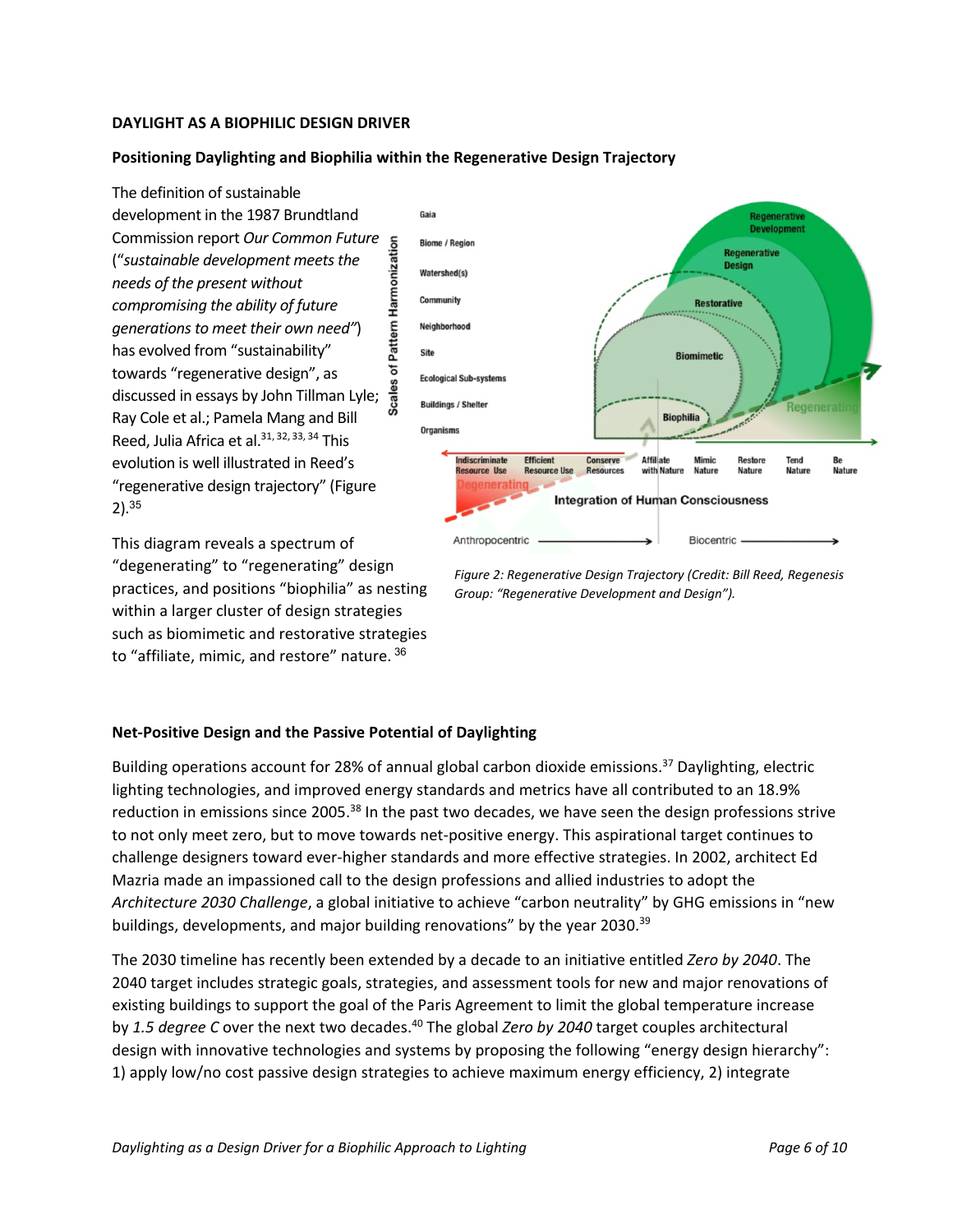energy efficient technology and systems, and 3) incorporate on‐site and/or off‐site renewable energy to meet the remaining energy demands (Figures 3 and 4).<sup>41</sup>

Unless there is an agreement that the "energy design hierarchy" is an effective strategy towards zero and net‐positive energy, it may be easy to dismiss a biophilic approach to daylighting as beyond the scope of the lighting industry. Some may argue that daylighting is best suited for new construction and not impactful enough given current construction trends, that daylighting retrofits are too as costly, or that there would be only minor benefits for climate and health. Yet, as Mazria argues, the "2040 hierarchy" (passive design strategies such as daylighting, natural ventilation, and solar heating) should be the first order of lighting design, and passive strategies can be applied to both new construction as well as existing building renovations.<sup>42</sup>

#### **Exploring Daylighting from a Biophilic Perspective**

The potential of daylighting as a design driver for a biophilic approach to lighting that integrates health and net‐positive energy is revealed through the lens of *Terrapin's 14 Patterns of Biophilic Design* (Table 1). Many of Terrapin's "patterns" draw direct biophilic connections between daylighting, passive design, and net‐ positive energy, including: site design; building form and orientation; section, room form, zoning, window size, window placement, spatial organization, finishes, detailing, and envelope design.

A direct biophilic relationship between daylight, health, and net‐positive is found in at least five of *Terrapin's Patterns*: *#1) Visual Connection with Nature, #3) Non‐rhythmic Sensory Stimuli, #4) Thermal and Airflow Variability, #6) Dynamic & Diffuse Light,* and *#7) Connection with Natural Systems*. Each remaining pattern has at least an indirect relationship to support the health and energy benefits of daylighting through form, materials, or experiential qualities.





*Figure 3: Global Carbon dioxide emissions (Credit: Architecture 2030; Source 2018 Global ABC Report, IEA).*



# Establish an EUI baseline and target

*Figure 4: Net‐Zero Energy Design Hierarchy (Credit: Author, based on "Zero by 2040", Architecture 2030).*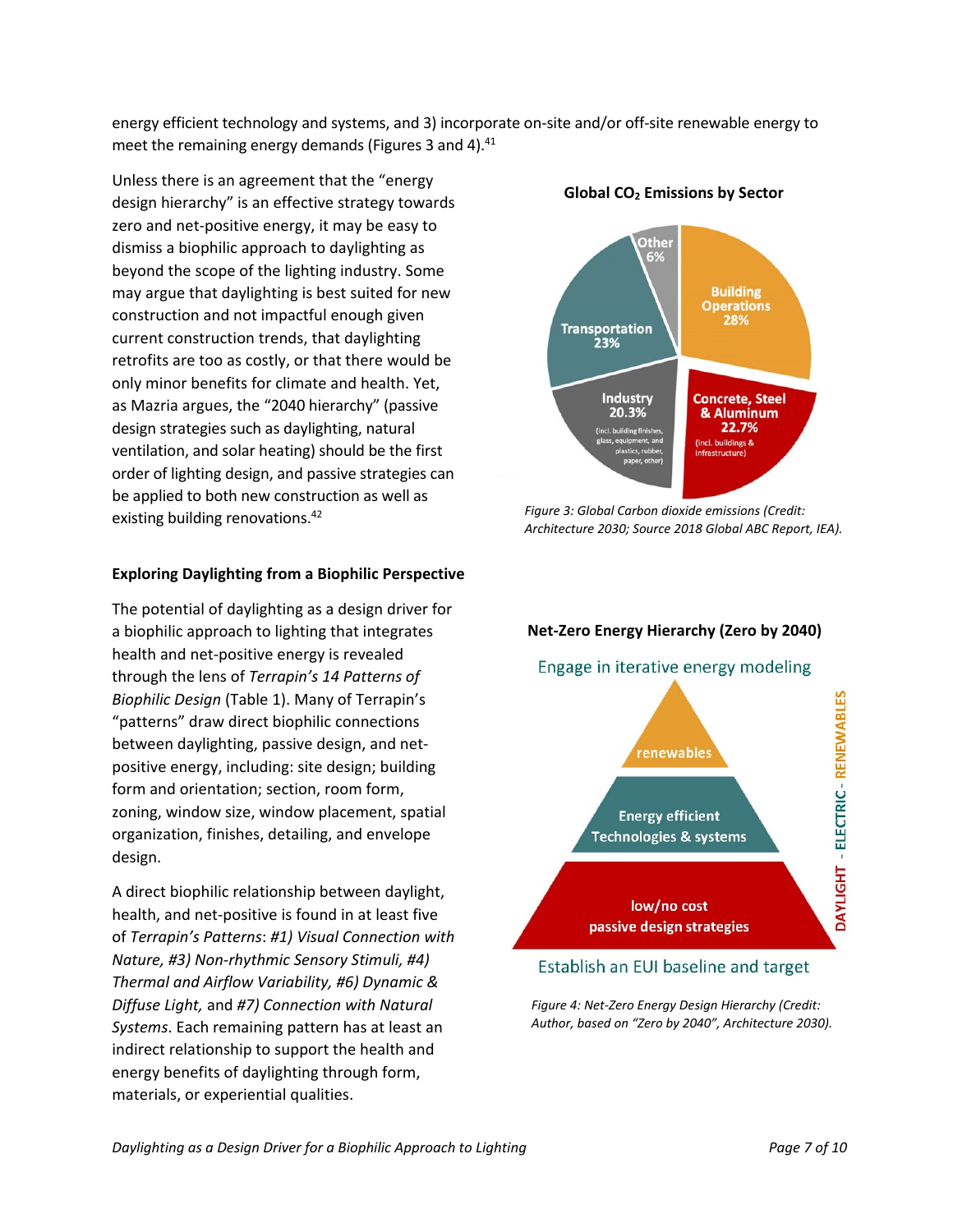| DAYLIGHTING, NET-POSITIVE & HEALTH THROUGH THE LENS OF |                                                                                                |                                                                              |
|--------------------------------------------------------|------------------------------------------------------------------------------------------------|------------------------------------------------------------------------------|
| <b>TERRAPIN'S 14 PATTERNS OF BIOPHILIC DESIGN</b>      |                                                                                                |                                                                              |
| <b>Terrapin's 14 Patterns</b>                          | <b>Daylighting Lens on</b>                                                                     | <b>Net-Positive &amp; Health Lens on</b>                                     |
| of Biophilic Design                                    | <b>Terrapin's 14 Patterns</b>                                                                  | <b>Terrapin's 14 Patterns</b>                                                |
| <b>NATURE IN THE SPACE PATTERNS</b>                    | <b>Daylight Lens: Nature of the Space Patterns</b>                                             | <b>Net-Positive &amp; Health Assessments</b>                                 |
| 1. Visual Connection with Nature                       | Daylight design to enhance visual access to                                                    | Quantitative assessment of the                                               |
|                                                        | nature and natural forces through siting,                                                      | integration of daylighting with                                              |
|                                                        | orientation, building form, section, envelope,                                                 | bioclimatic and passive strategies to                                        |
|                                                        | room configuration, and window design                                                          | reduce lighting, heating, cooling, and                                       |
| 2. Non-Visual Connection with<br><b>Nature</b>         | Daylight design to enhance sounds, smells,<br>thermal experiences related to site, building    | natural ventilation loads. Potential<br>integration of health and energy     |
|                                                        | form, envelope, and windows.                                                                   | performance metrics, for example:                                            |
| 3. Non-Rhythmic Sensory Stimuli                        | Daylight design to enhance sensory                                                             |                                                                              |
|                                                        | experiences: site, climate, time, and seasons                                                  | Daylighting & electric lighting                                              |
|                                                        | through orientation, building form, section,                                                   | targets: point-in-time and annual                                            |
|                                                        | envelope, room configuration, and window                                                       | climate-based metrics (IESNA                                                 |
|                                                        | design.                                                                                        | recommendations, Spatial Daylight                                            |
| 4. Thermal & Airflow Variability                       | Daylight integration with seasonal thermal                                                     | Autonomy, Annual Sunlight Exposure,<br>etc.); electric lighting integration. |
|                                                        | comfort and strategies for passive solar                                                       | Energy and sustainability targets:                                           |
|                                                        | heating and natural ventilation.                                                               | Energy Use Intensity (EUI): kBtu/SF;                                         |
| 5. Presence of Water                                   | Integration of water elements with seasonal                                                    | IbsCO2; Architecture 2030 targets;                                           |
|                                                        | luminous, thermal, and acoustic experiences                                                    | electric lighting and systems                                                |
|                                                        | through site, envelope, and window design.                                                     | integration.                                                                 |
|                                                        | Potential for qualitative daylight design<br>integration through water reflection and          | Circadian daylight & electric targets:<br>÷,                                 |
|                                                        | refraction. Potential integration between                                                      | equivalent melanopic lux, circadian                                          |
|                                                        | luminous and thermal comfort.                                                                  | stimulus, etc.; electric lighting                                            |
| 6. Dynamic & Diffuse Light                             | Bioclimatic, seasonal, and program appropriate                                                 | integration; nighttime strategies to                                         |
|                                                        | daylight strategies and zoning for dynamic and                                                 | eliminate circadian disruption (day vs                                       |
|                                                        | diffuse light (daylight versus sunlight).                                                      | night: blackout shades, night-time<br>navigation).                           |
|                                                        | Integration of passive and high performance                                                    | Visual comfort targets: solar glare                                          |
|                                                        | systems to reduce energy loads.                                                                | control, views, daylight management,                                         |
| 7. Connections with Natural                            | Daylight design to respond to seasonal and                                                     | color rendering, electric lighting                                           |
| <b>Systems</b>                                         | temporal changes in daylight availability, solar                                               | integration.                                                                 |
|                                                        | radiation, sky conditions, and integration of                                                  |                                                                              |
|                                                        | luminous and thermal criteria for solar control,<br>shading, envelope, and window operability. |                                                                              |
| <b>NATURAL ANALOGUES PATTERNS</b>                      | <b>Daylight Lens: Nature Analogues Patterns</b>                                                | <b>Net-Positive &amp; Health Assessment</b>                                  |
| 8. Biomorphic Forms & Patterns                         | Daylight design for building form, section,                                                    | - Quantitative and qualitative                                               |
|                                                        | room configuration, envelope, and windows                                                      | assessments of building form,                                                |
|                                                        | design.                                                                                        | materials, and spatial organization to                                       |
| 9. Material Connection with Nature                     | Material choices to respond to climate,                                                        | optimize the integration of                                                  |
|                                                        | seasons, and program to optimize daylight                                                      | daylighting with net-positive design                                         |
|                                                        | effectiveness and light distribution in spaces.                                                | through siting, bioclimatic, passive                                         |
| 10. Complexity & Order                                 | Integration of daylight with rich and varied                                                   | strategies, and electric integration.                                        |
|                                                        | sensory experiences.                                                                           | Integration of strategies and metric                                         |
|                                                        |                                                                                                | to improve health and reduce energy                                          |
| <b>NATURE OF THE SPACE PATTERNS</b>                    | <b>Daylight Lens: Nature of the Space Patterns</b>                                             | and GHG.<br><b>Net-Positive &amp; Health Assessment</b>                      |
| 11. Prospect                                           | Integration of daylight strategies with desired                                                | Qualitative assessment of climate                                            |
| 12. Refuge                                             | spatial, experiential, and atmospheric qualities                                               | and program appropriate luminous                                             |
| 13. Mystery                                            | such as site connections, views, illuminance                                                   | experiences.                                                                 |
| 14. Risk/Peril                                         | levels, contrast ratios, and luminous journey.                                                 | Integration of daylight and electric                                         |
|                                                        |                                                                                                | lighting for experiential benefits and                                       |
|                                                        |                                                                                                | energy performance.                                                          |

Table 1: Daylight as a design driver for biophilic lighting using Terrapin's 14 Patterns of Biophilic Design (Credits: Left column: *Terrapin Bright Green: Terrapin's 14 Patterns of Biophilic design. Center and right columns: Author).*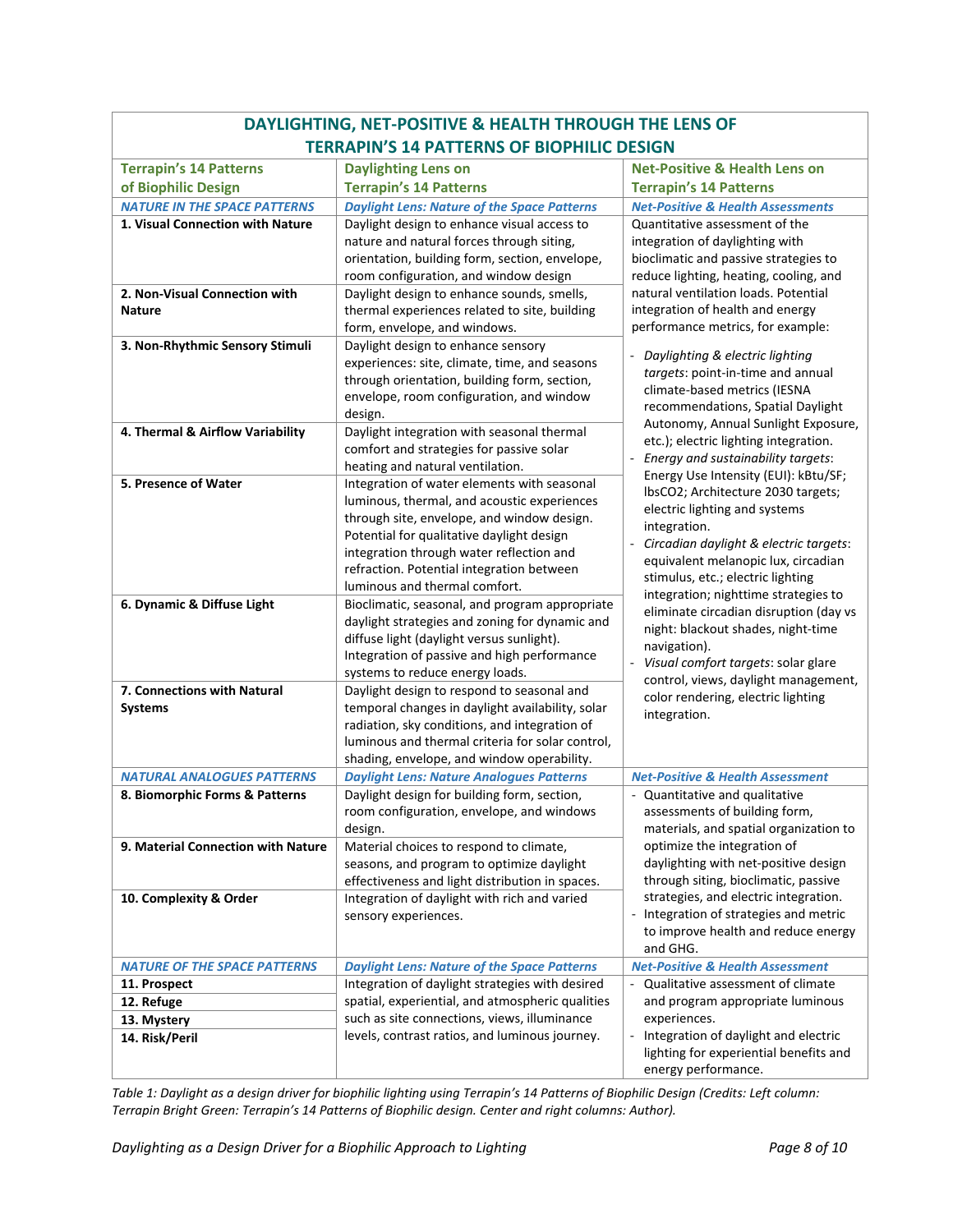#### **CONCLUSION: DAYLIGHTING AS A DESIGN DRIVER FOR A BIOPHILIC APPROACH TO LIGHTING**

Daylight is a dynamic environmental phenomenon and an ephemeral architectural material. It embodies the dimension of time as the movement of light and shadow reveal the changing diurnal and seasonal cycles. In a digital age that runs 24/7/365, daylight is an antidote to our increasing alienation from nature. The varied and changing material and atmospheric effects of daylight can awaken the senses and further enhance our understanding and relationship to the world in which we live. Daylight and the changing environmental forces of sun, wind, and weather help us to know "where we are" and "who we are" by rooting us in the ecological phenomena of a particular place, in that climate, and on that site. Continued collaboration between the lighting industry and allied design professions will play a critical role in achieving the next generation of daylighting and electric lighting integration. When coupled with biophilic and net‐positive strategies for electric lighting, passive solar, and bioclimatic design, daylight can reduce energy consumption and provide ecological benefits while enhancing comfort, health, and well-being for humans, other species, and the planet.

#### **ENDNOTES**

2 Edward O. Wilson, *Biophilia: The Human Bond with Other Species*, Cambridge: Harvard University Press, 1984, 1.

<sup>1</sup> Stephan R. Kellert, Judith H. Heerwagan, and Martin L. Mador, *Biophilic Design*, New Jersey: John Wiley & Sons, Inc., 2008, 5.

<sup>3</sup> Architecture 2030, "Global Floor Area Growth," *Why the Building Sector*, https://architecture2030.org/buildings\_problem\_why/

<sup>4</sup> James Benya, "The Law of Diminishing Returns Catches up to our Energy Codes. So What's Next?," *Hot Topics*, Illuminating Engineering Society, 14 May 2018, https://www.ies.org/lda/our‐work‐is‐done‐here/.

<sup>5</sup> Terrapin Bright Green, *The Economics of Biophili*a, New York: Terrapin Bright Green, 2014, 3, 10‐14.

<sup>6</sup> Nikos A. Salingaros, "Biophilia and Healing Environments," New York: Terrapin Bright Green, https://www.terrapinbrightgreen.com/wp-content/uploads/2015/10/Biophilia-Healing-Environments-Salingaros‐p.pdf.

<sup>7</sup> *International Living Building Challenge*, Seattle, WA: International Living Future Institute: https://living‐ future.org/lbc/; *Leadership in Energy and Environmental Design (LEED)*, Washington D.C.: U.S. Green Building Council: https://build.usgbc.org; *WELL Building Standard*, New York: International Well Building Institute: https://www.wellcertified.com/certification/v2/.

<sup>8</sup> Eric Fromm, *The Anatomy of Human Destructiveness*, New York: Holt Rinehart and Winston, 1973, 377.

<sup>9</sup> Edward O. Wilson, 1.

<sup>10</sup> Stephan R. Kellert and Edward O. Wilson, "Biophilia and the Conservation Ethic," *Biophilia Hypothesis*, Washington DC: Island Press, 1993, 31.

<sup>11</sup> Terrapin Bright Green, *Terrapin's 14 Patterns of Biophilic Design*, New York: Terrapin Bright Green, 2014, https://www.terrapinbrightgreen.com/report/14‐patterns/, 4.

<sup>&</sup>lt;sup>12</sup> Stephan R. Kellert, Judith H. Heerwagan, and Martin L. Mador, 2008.<br><sup>13</sup> Jhid F

Ibid., 5.

<sup>&</sup>lt;sup>14</sup> The Terrapin Bright Green website includes a variety of publications on the topic of biophilia, including biophilic economics, healing principles, design case studies, among other related issues. See Terrapin Bright Green, "Publications": https://www.terrapinbrightgreen.com/publications/.

<sup>15</sup> Terrapin Bright Green, *Terrapin's 14 Patterns of Biophilic Design*, 2014, 11.

<sup>16</sup> Terrapin Bright Green, *The Economics of Biophili*a, 2014, 3.

Ibid., 3.